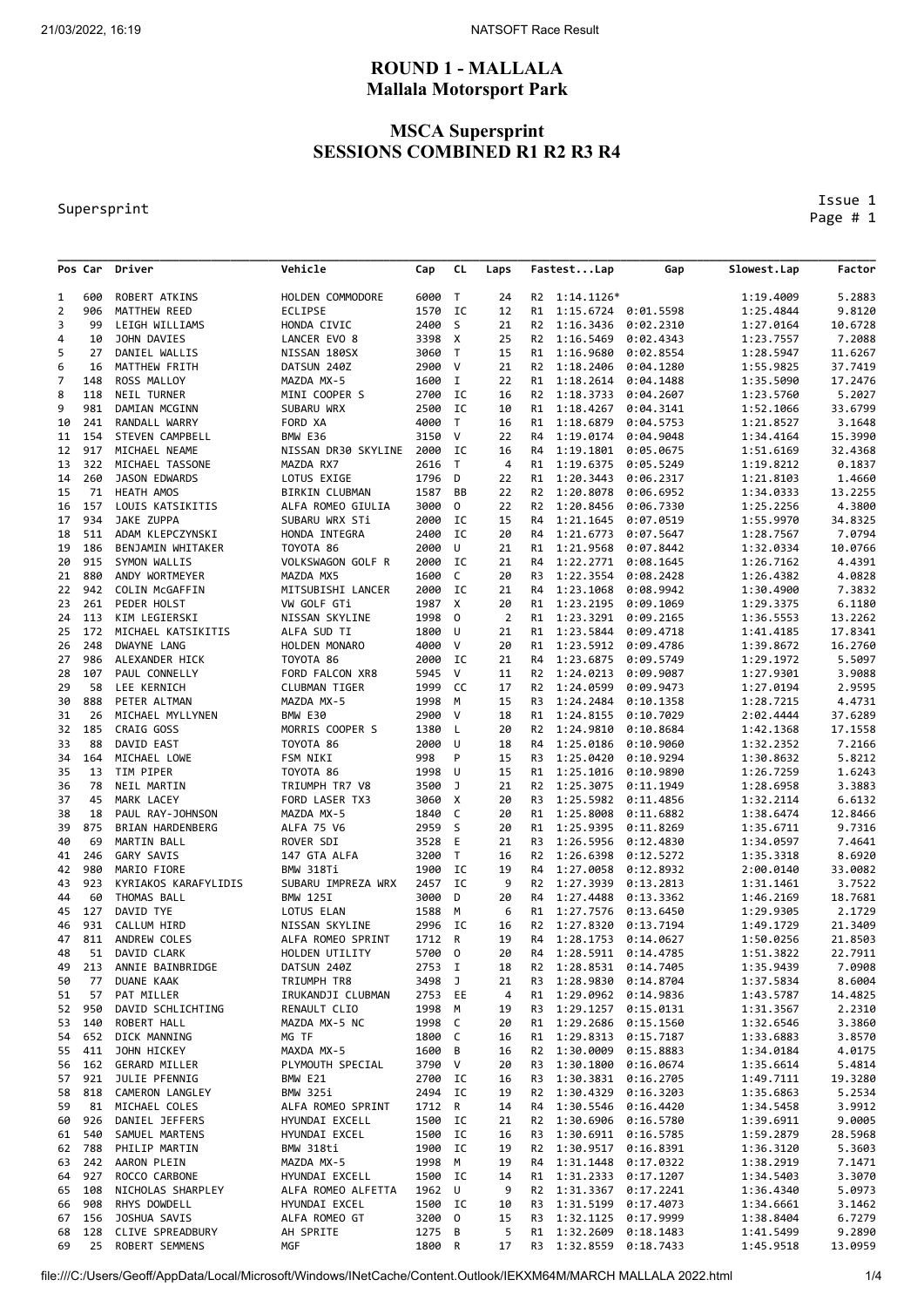| 21/03/2022, 16:19 |     |                       |                            | NATSOFT Race Result |           |    |                |                     |           |           |         |
|-------------------|-----|-----------------------|----------------------------|---------------------|-----------|----|----------------|---------------------|-----------|-----------|---------|
| 70                | 202 | LUKE JAKSA            | ALFA ROMEO 147TI           | 1970                | M         | 15 | R <sub>2</sub> | 1:33.2412 0:19.1286 |           | 1:41.1200 | 7.8788  |
| 71                | 431 | ANDREW ROGERS         | <b>MGF</b>                 | 1796                | C         | 18 | R4             | 1:33.3504           | 0:19.2378 | 2:18.3318 | 44.9814 |
| 72                | 918 | IAN WILSON            | <b>VOLKSWAGON POLO GTi</b> | 1781                | IC.       | 18 | R <sub>2</sub> | 1:33.4123           | 0:19.2997 | 1:37.2906 | 3.8783  |
| 73                | 137 | <b>MARTIN FORREST</b> | HOLDEN ASTRA               | 2198                | N         | 19 | R4             | 1:33.4620           | 0:19.3494 | 1:37.7897 | 4.3277  |
| 74                | 206 | MALCOLM EBEL          | ALFA ROMEO GT              | 1970                | M         | 16 | R <sub>2</sub> | 1:33.8318           | 0:19.7192 | 1:36.5344 | 2.7026  |
| 75                | 929 | MICHAEL RUFF          | HYUNDAI EXCEL              | 1500                | <b>IC</b> | 17 | R <sub>3</sub> | 1:34.0797           | 0:19.9671 | 1:42.4538 | 8.3741  |
| 76                | 360 | <b>TYLER EDWARDS</b>  | MG ZR                      | 1796                | м         | 19 | R <sub>2</sub> | 1:34.3055           | 0:20.1929 | 1:52.3319 | 18.0264 |
| 77                | 80  | LAURIE HOUGHTON       | MGB ROADSTER               | 4600                | v         | 1  | R <sub>2</sub> | 1:34.3355           | 0:20.2229 |           |         |
| 78                | 901 | SANDRA BRANUM         | SUBARU WR-X                | 2000                | IC        | 11 | R <sub>3</sub> | 1:34.9733           | 0:20.8607 | 1:40.6991 | 5.7258  |
| 79                | 913 | MARC LYELL            | <b>VOLKSWAGON POLO</b>     | 1800                | IC        | 16 | R4             | 1:34.9826           | 0:20.8700 | 1:40.3451 | 5.3625  |
| 80                | 937 | PHIL RADOSLOVICH      | <b>ALFA 147</b>            | 1998                | M         | 17 | R <sub>2</sub> | 1:35.2627           | 0:21.1501 | 1:39.6245 | 4.3618  |
| 81                | 902 | ZACHARY GRANT-CROSS   | BMW 318ti                  | 3000                | <b>IC</b> | 14 | R <sub>3</sub> | 1:35.3264           | 0:21.2138 | 1:39.8612 | 4.5348  |
| 82                | 441 | ANDREW WALD           | MAZDA MX5                  | 1800                | M         | 8  | R1             | 1:35.7553           | 0:21.6427 | 2:08.3080 | 32.5527 |
| 83                | 212 | CHRIS STAAK           | HYUNDAI EXCEL              | 1600                | U         | 17 | R <sub>2</sub> | 1:35.9788           | 0:21.8662 | 1:38.5424 | 2.5636  |
| 84                | 967 | RICHARD GOODALE       | MGB                        | 1800                | <b>IC</b> | 17 | R <sub>3</sub> | 1:36.0566           | 0:21.9440 | 1:43.2536 | 7.1970  |
| 85                | 8   | TIM EDMONDS           | MG <sub>6</sub>            | 3500                | $\Omega$  | 9  | R <sub>2</sub> | 1:36.1496           | 0:22.0370 | 1:37.9760 | 1.8264  |
| 86                | 33  | DAVID PARKEN          | ALFA ROMEO GTV6            | 3000                | U         | 17 | R1             | 1:36.4977           | 0:22.3851 | 1:38.1937 | 1.6960  |
| 87                | 36  | DENNIS HUZZELL        | MAZDA MX-5                 | 1600                | L         | 11 | R4             | 1:36.6212           | 0:22.5086 | 1:45.6007 | 8.9795  |
| 88                | 535 | NICHOLAS SABATINO     | HYUNDAI EXCEL              | 1500                | IC        | 15 | R4             | 1:36.7671           | 0:22.6545 | 1:42.4957 | 5.7286  |
| 89                | 48  | ALAN CARDNELL         | MG B                       | 2000                | C         | 6  | R <sub>2</sub> | 1:36.8273           | 0:22.7147 | 1:38.9942 | 2.1669  |
| 90                | 114 | PAUL KIRBY            | ALFA ROMEO GT              | 1997                | C         | 12 | R1             | 1:37.5847           | 0:23.4721 | 1:54.5518 | 16.9671 |
| 91                | 9   | CHRIS BRINE           | SPRITE MKI                 | 1275                | A         |    | R <sub>2</sub> | 1:37.9287           | 0:23.8161 | 2:39.3790 | 61.4503 |
| 92                | 983 | AIN MORRISON          | HYUNDAI EXCEL              | 1500                | IC        | 17 | R <sub>3</sub> | 1:38.9553           | 0:24.8427 | 2:14.1692 | 35.2139 |
| 93                | 932 | <b>GARETH SCANLEN</b> | TOYOTA CELICA              | 1800                | IC        | 13 | R <sub>2</sub> | 1:38.9863           | 0:24.8737 | 1:59.4093 | 20.4230 |
| 94                | 23  | LINDSAY HICK          | MG PA SPECIAL              | 848                 | U         | 9  | R <sub>3</sub> | 1:56.1797           | 0:42.0671 | 2:00.4813 | 4.3016  |

Fastest Lap Av.Speed Is 126kph

R=under lap record by greatest margin, r=under lap record, \*=fastest lap time

Issue# 1 - Printed Sun Mar 20 15:26:55 2022 Timing System By NATSOFT (03)63431311 www.natsoft.com.au/results ROUND 1 - 20 MARCH 2022

## **ROUND 1 - MALLALA Mallala Motorsport Park**

**\_\_\_\_\_\_\_\_\_\_\_\_\_\_\_\_\_\_\_\_\_\_\_\_\_\_\_\_\_\_\_\_\_\_\_\_\_\_\_\_\_\_\_\_\_\_\_\_\_\_\_\_\_\_\_\_\_\_\_\_\_\_\_\_\_\_\_\_\_\_\_\_\_\_\_\_\_\_\_\_\_\_\_\_\_\_\_\_\_\_\_\_\_\_\_\_\_\_\_\_\_\_\_\_\_\_\_\_\_\_\_\_\_\_\_\_\_\_\_\_\_\_\_\_\_\_\_\_**

# **MSCA Supersprint SESSIONS COMBINED R1 R2 R3 R4 INDIVIDUAL LAP TIMES**

#### Supersprint

 Issue 1 Page # 1

|                     | $\mathbf{1}$                                                                                           | $\overline{2}$ | $\overline{\mathbf{3}}$ | 4 | 5. | 6 | $\overline{7}$                                                                                      | 8 | 9 | 10 |
|---------------------|--------------------------------------------------------------------------------------------------------|----------------|-------------------------|---|----|---|-----------------------------------------------------------------------------------------------------|---|---|----|
|                     |                                                                                                        |                |                         |   |    |   |                                                                                                     |   |   |    |
| 8 TIM EDMONDS       |                                                                                                        |                |                         |   |    |   | 1:38.9190 1:36.5977 1:36.2995 1:36.9439 1:36.1496 1:37.9760 1:37.6119 1:37.7418 1:36.2252           |   |   |    |
| 9 CHRIS BRINE       | 1:38.2445 1:37.9287 2:39.3790                                                                          |                |                         |   |    |   |                                                                                                     |   |   |    |
| 10 JOHN DAVIES      |                                                                                                        |                |                         |   |    |   | 1:18.7119 1:17.0677 1:16.8299 1:16.7157 1:16.6034 1:17.0500 1:23.7557 1:19.1496 1:16.8381 1:16.8786 |   |   |    |
|                     | 10 1:17.3812 1:17.6052 1:16.5469 1:17.7651 1:17.7693 1:17.1390 1:17.0533 1:16.9118 1:18.3549 1:17.6902 |                |                         |   |    |   |                                                                                                     |   |   |    |
|                     | 20 1:18.4355 1:17.8207 1:17.3916 1:17.1050 1:18.5768                                                   |                |                         |   |    |   |                                                                                                     |   |   |    |
| 13 TIM PIPER        |                                                                                                        |                |                         |   |    |   | 1:27.8836 1:26.3970 1:25.1016 1:25.3531 1:25.7049 1:27.4597 1:25.8429 1:25.2519 1:26.4135 1:26.7137 |   |   |    |
|                     | 10 1:25.1333 1:25.8534 1:25.7400 1:26.7259 1:26.2078                                                   |                |                         |   |    |   |                                                                                                     |   |   |    |
| 16 MATTHEW FRITH    |                                                                                                        |                |                         |   |    |   | 1:20.9399 1:19.6102 1:19.0023 1:18.3105 1:18.6688 1:18.5387 1:20.1278 1:19.1725 1:18.7602 1:18.5096 |   |   |    |
|                     | 10 1:18.2406 1:24.6456 1:19.1949 1:18.8499 1:18.6653 1:20.3532 1:18.8174 1:19.4502 1:19.3681 1:18.7681 |                |                         |   |    |   |                                                                                                     |   |   |    |
|                     | 20 1:55.9825                                                                                           |                |                         |   |    |   |                                                                                                     |   |   |    |
| 18 PAUL RAY-JOHNSON |                                                                                                        |                |                         |   |    |   | 1:30.0979 1:26.0298 1:25.9672 1:26.2219 1:25.8770 1:25.8008 1:27.1170 1:26.5002 1:38.6474 1:26.5740 |   |   |    |
|                     | 10 1:26.0983 1:28.4167 1:26.6092 1:26.5020 1:26.5466 1:28.4638 1:26.4174 1:26.0251 1:26.4354 1:25.9315 |                |                         |   |    |   |                                                                                                     |   |   |    |
| 23 LINDSAY HICK     |                                                                                                        |                |                         |   |    |   | 2:02.2770 2:00.4319 1:57.6347 2:00.4813 1:59.6525 1:59.7592 1:56.1797 1:57.6300 1:59.9954           |   |   |    |
| 25 ROBERT SEMMENS   |                                                                                                        |                |                         |   |    |   | 1:37.3081 1:35.5847 1:35.6198 1:35.3682 1:35.1998 1:34.1595 1:34.8656 1:34.1604 1:33.4512 1:32.8559 |   |   |    |
|                     | 10 1:34.9244 1:33.6242 1:33.1951 1:35.2388 1:34.2195 1:34.8733 1:45.9518                               |                |                         |   |    |   |                                                                                                     |   |   |    |
| 26 MICHAEL MYLLYNEN |                                                                                                        |                |                         |   |    |   | 1:27.5118 1:24.8155 1:25.9702 2:02.4444 1:27.2365 1:26.6874 1:26.0302 1:28.6240 1:29.9265 1:26.6686 |   |   |    |
|                     | 10 1:25.8929 1:26.4277 1:25.8896 1:26.3812 1:28.2794 1:27.8214 1:27.3783 1:27.5467                     |                |                         |   |    |   |                                                                                                     |   |   |    |
| 27 DANIEL WALLIS    |                                                                                                        |                |                         |   |    |   | 1:18.9385 1:17.6733 1:16.9680 1:17.7556 1:28.5947 1:18.1913 1:18.6178 1:18.5307 1:17.5258 1:17.5231 |   |   |    |
|                     | 10 1:17.5709 1:18.4772 1:18.6992 1:21.8177 1:19.4008                                                   |                |                         |   |    |   |                                                                                                     |   |   |    |
| 33 DAVID PARKEN     |                                                                                                        |                |                         |   |    |   | 1:38.9421 1:36.4977 1:37.1379 1:36.7772 1:36.7430 1:39.8731 1:37.7644 1:37.9684 1:38.1937 1:38.6035 |   |   |    |
|                     | 10 1:37.3556 1:37.8851 1:37.2744 1:38.2567 1:37.8026 1:37.2607 1:36.8005                               |                |                         |   |    |   |                                                                                                     |   |   |    |
| 36 DENNIS HUZZELL   |                                                                                                        |                |                         |   |    |   | 1:44.5183 1:43.4996 1:44.0187 1:39.4428 1:37.6942 1:45.8360 1:45.6007 1:42.3902 1:50.1019 1:37.0272 |   |   |    |
|                     | 10 1:36.6212                                                                                           |                |                         |   |    |   |                                                                                                     |   |   |    |
| 45 MARK LACEY       |                                                                                                        |                |                         |   |    |   | 1:28.6162 1:27.1563 1:27.4526 1:27.0131 1:27.2402 1:26.1766 1:27.6252 1:32.2114 1:30.6824 1:25.8729 |   |   |    |
|                     | 10 1:29.1140 1:25.9751 1:25.5982 1:25.9277 1:26.2681 1:26.0837 1:26.1140 1:27.1950 1:26.5470 1:27.0296 |                |                         |   |    |   |                                                                                                     |   |   |    |
| 48 ALAN CARDNELL    | 1:40.0858 1:38.9942 1:39.6697 1:38.3436 1:37.5907 1:36.8273                                            |                |                         |   |    |   |                                                                                                     |   |   |    |
| 51 DAVID CLARK      |                                                                                                        |                |                         |   |    |   | 1:33.0234 1:29.9975 1:32.0118 1:29.3427 1:51.3822 1:30.6188 1:31.0511 1:31.0748 1:30.5327 1:29.4315 |   |   |    |
|                     | 10 1:30.5234 1:31.3869 1:29.2359 1:29.5012 1:30.7821 1:29.7471 1:28.5911 1:29.1219 1:31.7968 1:31.1458 |                |                         |   |    |   |                                                                                                     |   |   |    |
| 57 PAT MILLER       | 1:29.5164 1:29.0962 1:38.9987 1:43.5787                                                                |                |                         |   |    |   |                                                                                                     |   |   |    |
| 58 LEE KERNICH      |                                                                                                        |                |                         |   |    |   | 1:26.9964 1:25.0320 1:25.8496 1:25.1759 1:24.5675 1:24.0599 1:26.0217 1:26.9667 1:25.7259 1:24.2032 |   |   |    |
|                     | 10 1:25.0861 1:27.0194 1:28.5582 1:25.4372 1:25.5017 1:25.8753 1:24.4171                               |                |                         |   |    |   |                                                                                                     |   |   |    |
| 60 THOMAS BALL      |                                                                                                        |                |                         |   |    |   | 1:30.1820 1:29.8907 1:29.8954 1:30.4817 1:30.7711 1:29.6040 1:30.0862 1:28.1639 1:28.4548 1:30.5529 |   |   |    |
|                     | 10 1:30.6314 1:29.9344 1:28.3938 1:33.8268 1:29.0186 1:28.1188 1:27.4488 1:28.3620 1:29.3073 1:46.2169 |                |                         |   |    |   |                                                                                                     |   |   |    |
| 69 MARTIN BALL      |                                                                                                        |                |                         |   |    |   | 1:32.6862 1:31.6266 1:34.0597 1:30.1078 1:30.7596 1:29.2457 1:29.6109 1:31.5844 1:32.2080 1:28.8090 |   |   |    |
|                     | 10 1:28.1235 1:29.5231 1:28.1279 1:28.5524 1:26.5956 1:28.5870 1:27.7987 1:27.8879 1:28.3745 1:28.3148 |                |                         |   |    |   |                                                                                                     |   |   |    |
|                     | 20 1:28.1105                                                                                           |                |                         |   |    |   |                                                                                                     |   |   |    |
|                     |                                                                                                        |                |                         |   |    |   |                                                                                                     |   |   |    |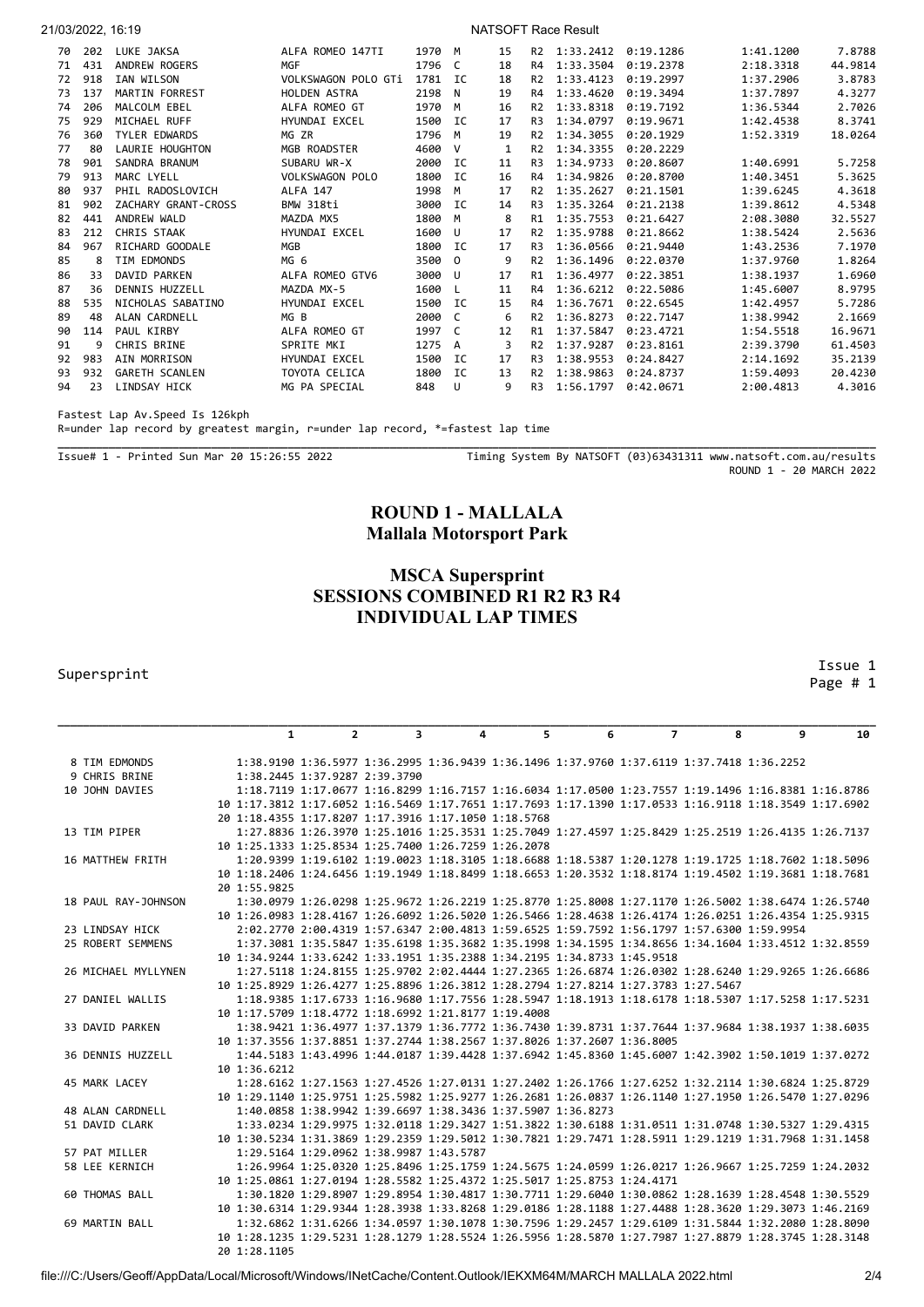21/03/2022, 16:19 NATSOFT Race Result

| 71 HEATH AMOS          |                                                                                                        |                                         |                                                                                                        |                                                   |                                                                                                     |  | 1:24.8597 1:21.9638 1:21.6300 1:22.6374 1:21.6210 1:21.2400 1:21.8591 1:25.1578 1:21.5192 1:21.5900 |  |
|------------------------|--------------------------------------------------------------------------------------------------------|-----------------------------------------|--------------------------------------------------------------------------------------------------------|---------------------------------------------------|-----------------------------------------------------------------------------------------------------|--|-----------------------------------------------------------------------------------------------------|--|
|                        | 10 1:20.8078 1:21.4346 1:22.8535 1:23.1541 1:34.0333 1:21.9911 1:22.9431 1:23.3552 1:21.2645 1:22.5761 |                                         |                                                                                                        |                                                   |                                                                                                     |  |                                                                                                     |  |
|                        | 20 1:21.5841 1:22.0879                                                                                 |                                         |                                                                                                        |                                                   |                                                                                                     |  |                                                                                                     |  |
| 77 DUANE KAAK          |                                                                                                        |                                         |                                                                                                        |                                                   | 1:34.8211 1:29.8017 1:37.5834 1:29.7880 1:30.0359 1:30.5819 1:30.9893 1:29.6305 1:29.8335 1:34.1300 |  |                                                                                                     |  |
|                        | 10 1:32.5634 1:30.0641 1:28.9830 1:29.1870 1:29.0939 1:29.8655 1:29.3316 1:29.1431 1:29.3341 1:29.8311 |                                         |                                                                                                        |                                                   |                                                                                                     |  |                                                                                                     |  |
|                        | 20 1:29.9154                                                                                           |                                         |                                                                                                        |                                                   |                                                                                                     |  |                                                                                                     |  |
| 78 NEIL MARTIN         |                                                                                                        |                                         |                                                                                                        |                                                   | 1:28.7781 1:26.5765 1:26.7341 1:28.6958 1:28.3786 1:28.4934 1:30.2249 1:26.3191 1:26.4395 1:25.3932 |  |                                                                                                     |  |
|                        | 10 1:25.3075 1:26.7168 1:25.9345 1:26.1551 1:25.5897 1:25.5633 1:26.2385 1:25.9714 1:25.9328 1:25.7762 |                                         |                                                                                                        |                                                   |                                                                                                     |  |                                                                                                     |  |
|                        | 20 1:25.6833                                                                                           |                                         |                                                                                                        |                                                   |                                                                                                     |  |                                                                                                     |  |
| 80 LAURIE HOUGHTON     | 1:34.3355                                                                                              |                                         |                                                                                                        |                                                   |                                                                                                     |  |                                                                                                     |  |
| 81 MICHAEL COLES       |                                                                                                        |                                         |                                                                                                        |                                                   | 1:38.3169 1:34.5458 1:32.3920 1:32.1781 1:32.1009 1:31.8200 1:31.3395 1:31.0826 1:31.6914 1:33.2766 |  |                                                                                                     |  |
|                        | 10 1:32.1043 1:31.0582 1:30.5546 1:30.9786                                                             |                                         |                                                                                                        |                                                   |                                                                                                     |  |                                                                                                     |  |
| 88 DAVID EAST          |                                                                                                        |                                         |                                                                                                        |                                                   | 1:33.0979 1:29.1208 1:31.5759 1:25.6666 1:27.4018 1:32.2352 1:27.8278 1:25.8972 1:28.5791 1:25.9858 |  |                                                                                                     |  |
|                        | 10 1:25.8505 1:27.4154 1:26.8279 1:27.2336 1:25.4324 1:25.0186 1:25.7923 1:25.9100                     |                                         |                                                                                                        |                                                   |                                                                                                     |  |                                                                                                     |  |
| 99 LEIGH WILLIAMS      |                                                                                                        |                                         |                                                                                                        |                                                   | 1:20.3619 1:17.1942 1:16.7738 1:17.4473 1:20.2666 1:20.5954 1:19.0604 1:16.7162 1:16.9248 1:16.3436 |  |                                                                                                     |  |
|                        | 10 1:18.3352 1:19.1250 1:17.1684 1:18.2655 1:16.7438 1:17.8939 1:18.4749 1:16.8559 1:16.9880 1:16.9402 |                                         |                                                                                                        |                                                   |                                                                                                     |  |                                                                                                     |  |
|                        | 20 1:27.0164                                                                                           |                                         |                                                                                                        |                                                   |                                                                                                     |  |                                                                                                     |  |
| 107 PAUL CONNELLY      |                                                                                                        |                                         |                                                                                                        |                                                   | 1:29.7645 1:27.9301 1:25.9719 1:25.4854 1:25.4827 1:25.1891 1:24.0213 1:25.3262 1:25.0598 1:25.1676 |  |                                                                                                     |  |
|                        | 10 1:24.8834                                                                                           |                                         |                                                                                                        |                                                   |                                                                                                     |  |                                                                                                     |  |
| 108 NICHOLAS SHARPLEY  |                                                                                                        |                                         |                                                                                                        |                                                   | 1:32.6979 1:32.1038 1:32.7146 1:36.4340 1:34.5222 1:34.4340 1:39.5037 1:32.0084 1:31.3367           |  |                                                                                                     |  |
| 113 KIM LEGIERSKI      | 1:23.3291 1:36.5553                                                                                    |                                         |                                                                                                        |                                                   |                                                                                                     |  |                                                                                                     |  |
| 114 PAUL KIRBY         |                                                                                                        |                                         |                                                                                                        |                                                   | 1:37.5847 1:38.9995 1:54.5518 1:38.2957 1:38.6073 1:38.9477 1:37.7215 1:40.9512 1:40.1973 1:38.5817 |  |                                                                                                     |  |
|                        | 10 1:38.1499 1:37.6924                                                                                 |                                         |                                                                                                        |                                                   |                                                                                                     |  |                                                                                                     |  |
| 118 NEIL TURNER        |                                                                                                        |                                         |                                                                                                        |                                                   | 1:26.4903 1:23.5760 1:21.8280 1:21.3989 1:19.2121 1:21.3762 1:20.4373 1:19.3400 1:18.8165 1:18.3733 |  |                                                                                                     |  |
|                        | 10 1:19.8370 1:20.4332 1:21.3014 1:21.6325 1:20.0227 1:18.9145                                         |                                         |                                                                                                        |                                                   |                                                                                                     |  |                                                                                                     |  |
| 127 DAVID TYE          |                                                                                                        |                                         |                                                                                                        |                                                   | 1:30.9073 1:28.0384 1:27.8424 1:27.7576 1:28.6959 1:29.9305                                         |  |                                                                                                     |  |
| 128 CLIVE SPREADBURY   |                                                                                                        |                                         |                                                                                                        | 1:37.6999 1:32.2609 1:32.6556 1:39.6303 1:41.5499 |                                                                                                     |  |                                                                                                     |  |
| 137 MARTIN FORREST     |                                                                                                        |                                         |                                                                                                        |                                                   | 1:39.0025 1:37.7897 1:35.5662 1:34.7447 1:36.2219 1:35.4017 1:42.4783 1:35.0927 1:34.0685 1:34.4341 |  |                                                                                                     |  |
|                        | 10 1:34.4144 1:35.0713 1:33.4698 1:33.5573 1:34.1952 1:35.2845 1:33.4620 1:36.4960 1:36.5594           |                                         |                                                                                                        |                                                   |                                                                                                     |  |                                                                                                     |  |
| 140 ROBERT HALL        |                                                                                                        |                                         |                                                                                                        |                                                   | 1:30.2451 1:29.3040 1:29.4386 1:29.5862 1:29.9372 1:29.2686 1:36.2628 1:29.5705 1:31.0137 1:30.6974 |  |                                                                                                     |  |
|                        | 10 1:31.3381 1:32.3429 1:29.4966 1:30.4449 1:29.5872 1:32.6546 1:31.4987 1:31.3191 1:31.2354 1:31.8058 |                                         |                                                                                                        |                                                   |                                                                                                     |  |                                                                                                     |  |
| 148 ROSS MALLOY        |                                                                                                        |                                         |                                                                                                        |                                                   | 1:26.0967 1:20.4283 1:18.2614 1:25.9586 1:19.9740 1:28.5817 1:21.6242 1:19.5048 1:19.3436 1:31.8171 |  |                                                                                                     |  |
|                        | 10 1:19.8622 1:35.5090 1:25.3733 1:20.2142 1:27.5636 1:19.3616 1:19.8713 1:20.9430 1:20.6507 1:23.6105 |                                         |                                                                                                        |                                                   |                                                                                                     |  |                                                                                                     |  |
|                        | 20 1:24.0766 1:22.1314                                                                                 |                                         |                                                                                                        |                                                   |                                                                                                     |  |                                                                                                     |  |
| 154 STEVEN CAMPBELL    |                                                                                                        |                                         |                                                                                                        |                                                   | 1:23.2693 1:20.3572 1:20.4396 1:19.8914 1:19.7575 1:25.6030 1:34.4164 1:20.1588 1:19.8965 1:22.0476 |  |                                                                                                     |  |
|                        | 10 1:19.7007 1:25.6937 1:24.6523 1:19.9891 1:19.0605 1:19.2592 1:19.0518 1:21.5365 1:23.4044 1:19.0174 |                                         |                                                                                                        |                                                   |                                                                                                     |  |                                                                                                     |  |
|                        | 20 1:30.9110 1:19.4400                                                                                 |                                         |                                                                                                        |                                                   |                                                                                                     |  |                                                                                                     |  |
| 156 JOSHUA SAVIS       |                                                                                                        |                                         |                                                                                                        |                                                   | 1:37.2942 1:34.9909 1:35.9138 1:35.1714 1:37.0276 1:34.9686 1:36.1419 1:33.1688 1:33.1425 1:35.4856 |  |                                                                                                     |  |
|                        | 10 1:33.3607 1:40.8886 1:33.5681 1:32.1125 1:38.8404                                                   |                                         |                                                                                                        |                                                   |                                                                                                     |  |                                                                                                     |  |
| 157 LOUIS KATSIKITIS   |                                                                                                        |                                         |                                                                                                        |                                                   | 1:24.3168 1:22.7731 1:21.0318 1:21.7590 1:22.4783 1:21.8475 1:21.0799 1:21.9952 1:20.8456 1:23.2972 |  |                                                                                                     |  |
|                        | 10 1:22.1712 1:25.2256 1:23.7668 1:22.7610 1:21.5627 1:22.2867 1:22.3377 1:29.8071 1:21.9499 1:21.6728 |                                         |                                                                                                        |                                                   |                                                                                                     |  |                                                                                                     |  |
|                        | 20 1:21.7935 1:22.6241                                                                                 |                                         |                                                                                                        |                                                   |                                                                                                     |  |                                                                                                     |  |
| 162 GERARD MILLER      |                                                                                                        |                                         |                                                                                                        |                                                   | 1:33.7231 1:30.7783 1:30.8132 1:30.3121 1:31.2814 1:30.5896 1:31.5857 1:30.4914 1:30.2770 1:32.2967 |  |                                                                                                     |  |
|                        | 10 1:33.0827 1:33.0287 1:30.1800 1:30.4189 1:30.5895 1:31.8602 1:36.5561 1:34.2637 1:35.6614 1:31.4082 |                                         |                                                                                                        |                                                   |                                                                                                     |  |                                                                                                     |  |
| 164 MICHAEL LOWE       |                                                                                                        |                                         |                                                                                                        |                                                   | 1:29.3774 1:27.7474 1:28.1523 1:30.8632 1:28.1085 1:27.1422 1:25.8440 1:25.8171 1:25.3493 1:26.3056 |  |                                                                                                     |  |
|                        | 10 1:26.1654 1:25.0420 1:25.5701 1:26.1221 1:25.4884                                                   |                                         |                                                                                                        |                                                   |                                                                                                     |  |                                                                                                     |  |
| 172 MICHAEL KATSIKITIS |                                                                                                        |                                         |                                                                                                        |                                                   | 1:24.4548 1:23.5844 1:23.9147 1:23.7161 1:24.5583 1:41.4185 1:27.3466 1:24.8870 1:23.8662 1:25.6238 |  |                                                                                                     |  |
|                        | 10 1:25.0049 1:24.6133 1:24.2952 1:24.5551 1:24.1380 1:25.7969 1:24.7705 1:24.4394 1:24.3921 1:25.4370 |                                         |                                                                                                        |                                                   |                                                                                                     |  |                                                                                                     |  |
|                        | 20 1:24.5395                                                                                           |                                         |                                                                                                        |                                                   |                                                                                                     |  |                                                                                                     |  |
|                        |                                                                                                        |                                         |                                                                                                        |                                                   |                                                                                                     |  |                                                                                                     |  |
| 185 CRAIG GOSS         |                                                                                                        |                                         |                                                                                                        |                                                   | 1:29.0925 1:26.9459 1:30.9286 1:42.1368 1:26.6178 1:29.6582 1:28.3393 1:26.3724 1:31.2247 1:25.6258 |  |                                                                                                     |  |
|                        |                                                                                                        |                                         |                                                                                                        |                                                   |                                                                                                     |  |                                                                                                     |  |
|                        |                                                                                                        |                                         | 10 1:24.9810 1:26.7917 1:28.2860 1:28.2306 1:41.1145 1:26.9185 1:26.7114 1:26.6966 1:25.8103 1:28.5158 |                                                   |                                                                                                     |  |                                                                                                     |  |
| 186 BENJAMIN WHITAKER  |                                                                                                        |                                         |                                                                                                        |                                                   | 1:25.2894 1:24.0072 1:22.6841 1:25.2332 1:22.2751 1:21.9568 1:27.9148 1:23.9918 1:23.5831 1:26.0923 |  |                                                                                                     |  |
|                        | 10 1:22.6504 1:23.4274 1:22.4324 1:22.7686 1:32.0334 1:24.4244 1:24.5474 1:23.0259 1:22.0766 1:27.0929 |                                         |                                                                                                        |                                                   |                                                                                                     |  |                                                                                                     |  |
|                        | 20 1:22.1436                                                                                           |                                         |                                                                                                        |                                                   |                                                                                                     |  |                                                                                                     |  |
| 202 LUKE JAKSA         |                                                                                                        |                                         |                                                                                                        |                                                   | 1:34.9828 1:36.2073 1:37.5610 1:35.1308 1:40.1029 1:35.7675 1:35.2013 1:35.9811 1:35.5990 1:33.9447 |  |                                                                                                     |  |
|                        | 10 1:33.2412 1:35.9518 1:41.1200 1:33.2704 1:34.3340                                                   |                                         |                                                                                                        |                                                   |                                                                                                     |  |                                                                                                     |  |
| 206 MALCOLM EBEL       |                                                                                                        |                                         |                                                                                                        |                                                   | 1:37.5140 1:34.5118 1:34.6050 1:34.8283 1:35.7367 1:36.5344 1:34.7692 1:34.4053 1:34.4978 1:33.8318 |  |                                                                                                     |  |
|                        | 10 1:34.1577 1:35.7703 1:35.0875 1:35.7410 1:34.1285 1:33.8640                                         |                                         |                                                                                                        |                                                   |                                                                                                     |  |                                                                                                     |  |
| 212 CHRIS STAAK        |                                                                                                        |                                         |                                                                                                        |                                                   | 1:38.0653 1:38.5424 1:38.0101 1:37.4859 1:36.6614 1:35.9788 1:37.2009 1:36.0622 1:36.6263 1:38.6286 |  |                                                                                                     |  |
|                        | 10 1:36.5105 1:37.0256 1:38.0859 1:36.8816 1:36.3671 1:37.1678 1:36.1304                               |                                         |                                                                                                        |                                                   |                                                                                                     |  |                                                                                                     |  |
| 213 ANNIE BAINBRIDGE   |                                                                                                        |                                         |                                                                                                        |                                                   | 1:32.8654 1:31.2428 1:29.4733 1:30.8515 1:30.0679 1:29.7241 1:28.8531 1:30.1126 1:35.9439 1:29.0925 |  |                                                                                                     |  |
|                        | 10 1:30.4281 1:29.7494 1:33.1673 1:31.9356 1:29.8756 1:31.4747 1:29.9806 1:29.7287                     |                                         |                                                                                                        |                                                   |                                                                                                     |  |                                                                                                     |  |
| 241 RANDALL WARRY      |                                                                                                        |                                         |                                                                                                        |                                                   | 1:20.5277 1:18.6879 1:18.7126 1:19.1901 1:19.4790 1:18.8783 1:22.7048 1:21.8527 1:20.2197 1:20.4678 |  |                                                                                                     |  |
|                        | 10 1:20.6288 1:21.7966 1:19.9215 1:20.9843 1:20.4194 1:19.8425                                         |                                         |                                                                                                        |                                                   |                                                                                                     |  |                                                                                                     |  |
| 242 AARON PLEIN        |                                                                                                        |                                         |                                                                                                        |                                                   | 1:34.6622 1:33.1688 1:33.1709 1:33.2846 1:36.0233 1:40.8540 1:34.3467 1:32.9849 1:32.1741 1:32.4869 |  |                                                                                                     |  |
|                        | 10 1:33.8702 1:33.0219 1:32.9632 1:33.3127 1:31.7372 1:31.1448 1:31.8778 1:31.9120 1:38.2919           |                                         |                                                                                                        |                                                   |                                                                                                     |  |                                                                                                     |  |
| 246 GARY SAVIS         |                                                                                                        |                                         |                                                                                                        |                                                   | 1:36.2248 1:30.0466 1:35.3318 1:29.4716 1:29.8134 1:29.4201 1:27.5138 1:26.7376 1:31.2909 1:27.2614 |  |                                                                                                     |  |
|                        | 10 1:26.6398 1:26.7221 1:27.7489 1:26.9716 1:28.0837 1:31.3089                                         |                                         |                                                                                                        |                                                   |                                                                                                     |  |                                                                                                     |  |
| 248 DWAYNE LANG        |                                                                                                        |                                         |                                                                                                        |                                                   | 1:33.4154 1:26.6692 1:23.5912 1:27.7443 1:25.5862 1:26.5040 1:27.0034 1:26.4639 1:39.8672 1:25.4310 |  |                                                                                                     |  |
|                        | 10 1:26.3845 1:26.5171 1:25.4872 1:28.3245 1:25.9499 1:26.1891 1:26.5223 1:25.8054 1:25.1621 1:24.9559 |                                         |                                                                                                        |                                                   |                                                                                                     |  |                                                                                                     |  |
| 260 JASON EDWARDS      |                                                                                                        |                                         |                                                                                                        |                                                   | 1:21.1501 1:21.3571 1:20.9078 1:20.3443 1:20.5460 1:20.4915 1:20.7842 1:20.8552 1:21.4231 1:21.8103 |  |                                                                                                     |  |
|                        | 10 1:20.9308 1:20.8959 1:21.6956 1:21.5673 1:21.5934 1:20.8100 1:21.2167 1:21.0818 1:21.0087 1:20.7193 |                                         |                                                                                                        |                                                   |                                                                                                     |  |                                                                                                     |  |
|                        | 20 1:21.0007 1:21.2770                                                                                 |                                         |                                                                                                        |                                                   |                                                                                                     |  |                                                                                                     |  |
| 261 PEDER HOLST        |                                                                                                        |                                         |                                                                                                        |                                                   | 1:24.9767 1:23.2195 1:24.9689 1:23.5694 1:24.2489 1:25.6558 1:24.3220 1:26.8325 1:29.1894 1:25.1588 |  |                                                                                                     |  |
|                        | 10 1:24.6803 1:25.7795 1:26.2203 1:27.7109 1:29.3375 1:28.7598 1:25.6608 1:26.6042 1:27.7160 1:26.6610 |                                         |                                                                                                        |                                                   |                                                                                                     |  |                                                                                                     |  |
| 322 MICHAEL TASSONE    |                                                                                                        | 1:21.0885 1:19.6711 1:19.6375 1:19.8212 |                                                                                                        |                                                   |                                                                                                     |  |                                                                                                     |  |
| 360 TYLER EDWARDS      |                                                                                                        |                                         |                                                                                                        |                                                   | 1:38.8332 1:34.6488 1:34.7603 1:34.6799 1:52.3319 1:36.4885 1:35.8168 1:35.8456 1:36.1844 1:34.8021 |  |                                                                                                     |  |
|                        | 10 1:34.3055 1:36.6957 1:35.3041 1:35.6653 1:36.5152 1:37.6786 1:35.9133 1:35.7388 1:35.9767           |                                         |                                                                                                        |                                                   |                                                                                                     |  |                                                                                                     |  |
| 411 JOHN HICKEY        |                                                                                                        |                                         |                                                                                                        |                                                   | 1:33.5133 1:32.0520 1:32.1688 1:31.8154 1:31.4391 1:31.6696 1:30.6293 1:31.1211 1:33.0598 1:34.0184 |  |                                                                                                     |  |
|                        | 10 1:30.0009 1:32.8454 1:31.5041 1:30.7954 1:30.5717 1:33.4607                                         |                                         |                                                                                                        |                                                   |                                                                                                     |  |                                                                                                     |  |
| 431 ANDREW ROGERS      |                                                                                                        |                                         |                                                                                                        |                                                   | 1:35.4169 1:34.6247 1:33.4921 1:33.3635 1:35.6090 1:36.5407 2:18.3318 1:39.6506 1:37.6938 1:34.5350 |  |                                                                                                     |  |
|                        | 10 1:33.6497 1:33.6619 1:33.7040 1:33.8811 1:34.8786 1:34.2519 1:33.3504 1:34.3675                     |                                         |                                                                                                        |                                                   |                                                                                                     |  |                                                                                                     |  |
| 441 ANDREW WALD        |                                                                                                        |                                         |                                                                                                        |                                                   | 1:35.8622 1:35.7553 2:08.3080 1:39.5870 1:41.8846 1:39.9474 1:49.2971 1:39.9297                     |  |                                                                                                     |  |
| 511 ADAM KLEPCZYNSKI   |                                                                                                        |                                         |                                                                                                        |                                                   | 1:24.7241 1:22.2612 1:23.0494 1:24.0260 1:22.9822 1:23.3312 1:27.6077 1:22.6120 1:26.5778 1:28.7567 |  |                                                                                                     |  |
|                        | 10 1:27.8173 1:24.6867 1:26.7530 1:24.5779 1:25.4882 1:24.0662 1:23.2151 1:22.4478 1:22.2923 1:21.6773 |                                         |                                                                                                        |                                                   |                                                                                                     |  |                                                                                                     |  |
| 535 NICHOLAS SABATINO  | 10 1:37.4120 1:38.5433 1:37.3114 1:37.3536 1:36.7671                                                   |                                         |                                                                                                        |                                                   | 1:43.9696 1:42.4957 1:39.1791 1:37.2852 1:39.7546 1:40.9613 1:40.1174 1:38.6768 1:38.0547 1:38.4162 |  |                                                                                                     |  |